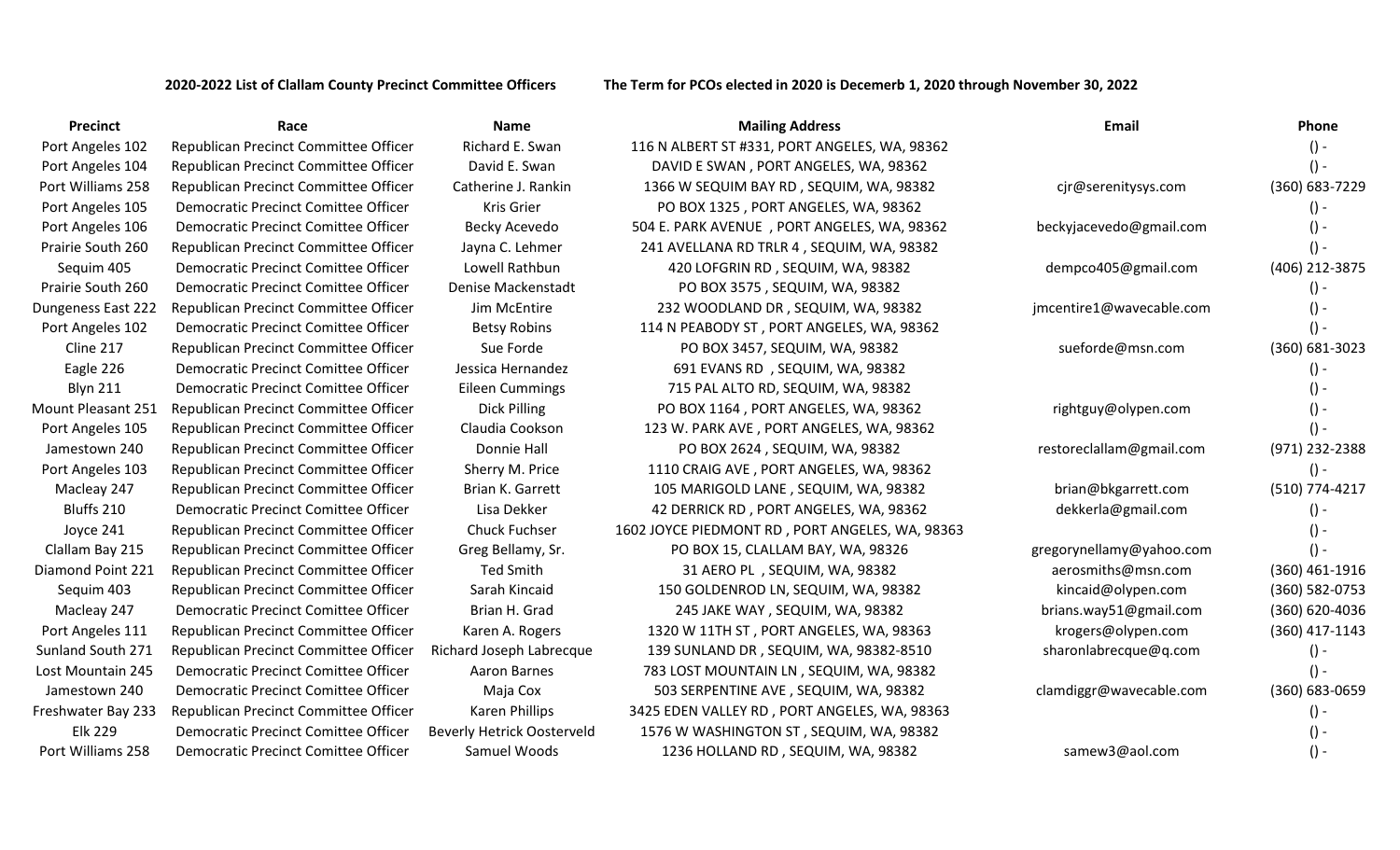Cline 217 Democratic Precinct Comittee Officer Liz Bumgarner 1272 MARINE DR, SEQUIM, WA, 98382 () -Port Angeles 112 Republican Precinct Committee Officer Thomas Dammann 2139 SEABREEZE PL, PORT ANGELES, WA, 98363 Port Angeles 111 Democratic Precinct Comittee Officer Mike Holloway 1211 W 5TH ST, PORT ANGELES, WA, 98363 amh1958@hotmail.com (360) 670-7850 Prairie North 259 Republican Precinct Committee Officer Clint Jones 61 N SCOTT DR, SEQUIM, WA, 98382 papaclint.cj@gmail.com () -Sequim 404 Democratic Precinct Comittee Officer Joan Cotta 1301 S 3RD AVE UNIT 9D , SEQUIM, WA, 98382 () -Riverside 265 Republican Precinct Committee Officer Lois Perry 215 STELLAR RIDGE LN , SEQUIM, WA, 98382 lomayk@gmail.com (360) 461-5769 Blue Mountain 209 Republican Precinct Committee Officer Judy Ann Williams PO BOX 1089, CARLSBORG, WA, 98324 japeterson55@gmail.com (360) 301-5443 Bluffs 210 Republican Precinct Committee Officer Ashley Bies PO BOX 853, PORT ANGELES, WA, 98362 ashleybies2020@gmail.com () -Port Angeles 109 Democratic Precinct Comittee Officer Kimiko White 515 S C ST, PORT ANGELES, WA, 98363 () - () -Mount Angeles 250 Democratic Precinct Comittee Officer Norma Turner 3928 S MOUNT ANGELES RD, PORT ANGELES, WA, 98362 normagene@olympus.net () -Port Angeles 104 Democratic Precinct Comittee Officer Rick Robinson 415 E 10TH ST, PORT ANGELES, WA, 98362 rrob1034@gmail.com () -Deer Park 220 Democratic Precinct Comittee Officer Nina Richards 124 TOWNSHIP LINE RD , PORT ANGELES, WA, 98362 ninaprichards@aol.com (360) 457-1787 Quileute 262 Democratic Precinct Comittee Officer Linda Middleton 874 MORA RD , FORKS, WA, 98331 lindamiddleton@concernedcitizenspnw.org (360) 374-5360 Port Angeles 112 Democratic Precinct Comittee Officer Nina Sarmiento 1936 W 5TH ST, PORT ANGELES, WA, 98363 nsarmie2@gmail.com () -Sequim 402 Republican Precinct Committee Officer Elizabeth Wickert 140 FLYING CLOUD ST , SEQUIM, WA, 98382 clallamrepublican@gmail.com (970) 485-0083 Coyote 218 Republican Precinct Committee Officer Virginia Ruth Sheppard 2716 KITCHEN DICK RD , SEQUIM, WA, 98382 (360) 640-9994 Forks 301 Democratic Precinct Comittee Officer Rod Fleck 530 COLLINS ST, FORKS, WA, 98331 () -Carlsborg 214 Democratic Precinct Comittee Officer Stephen Golden 160 JOSLIN RD, SEQUIM, WA, 98382 sgoldenadv@gmail.com (317) 501-7444 Port Angeles 109 Republican Precinct Committee Officer Penney Sanders PO BOX 2318, PORT ANGELES, WA, 98362 () -Port Angeles 107 Democratic Precinct Comittee Officer Ian Nickel 420 S LAUREL ST APT 12, PORT ANGELES, WA, 98362 () -Port Angeles 101 Democratic Precinct Comittee Officer Sandy Ulf PO BOX 1750, PORT ANGELES, WA, 98362 () -Forks 302 Republican Precinct Committee Officer Hickory Grant PO BOX 396, FORKS, WA, 98331 () -Obrien 253 Democratic Precinct Comittee Officer Anji V. Scalf 222 AERIE LN, PORT ANGELES, WA, 98362 anjiscalf@gmail.com (360) 316-1549 Prairie North 259 Democratic Precinct Comittee Officer Kristina Holtrop 94 ROWLAND DR, SEQUIM, WA, 98382 () -Port Angeles 108 Democratic Precinct Comittee Officer Arwen Rice 817 W 12TH ST, PORT ANGELES, WA, 98363 arwen.j.rice@gmail.com (360) 912-2652 Monterra 249 Democratic Precinct Comittee Officer Karen Agee 101 IVY LN, PORT ANGELES, WA, 98362 () - () -Quileute 262 Republican Precinct Committee Officer David Crippen 2690 QUILLAYUTE RD , FORKS, WA, 98331-9320 (360) 374-2014 Dry Creek 224 Democratic Precinct Comittee Officer Mike Libera 316 POWER PLANT RD , PORT ANGELES, WA, 98363 (360) 457-5662 Miller Peninsula 246 Republican Precinct Committee Officer Steve Marble 85 FAWNDALE PL, SEQUIM, WA, 98382 () -Joyce 241 Democratic Precinct Comittee Officer Ellen Menshew 337 DEER TRACKS RD , PORT ANGELES, WA, 98363 () - Lost Mountain 245 Republican Precinct Committee Officer Diane Royall 554 ROUPE RD, SEQUIM, WA, 98382 dyroyall@yahoo.com () -Sun 269 Republican Precinct Committee Officer Paul Haugh 1211 BOGACHIEL WAY , FORKS, WA, 98331 () -Agnew 201 Republican Precinct Committee Officer Jerry Ludke 281 HEUHSLEIN RD, PORT ANGELES, WA, 98362 () - () -

Black Diamond 208 Democratic Precinct Comittee Officer Jan Whitlow 754 HOARE RD, PORT ANGELES, WA, 98363 () -